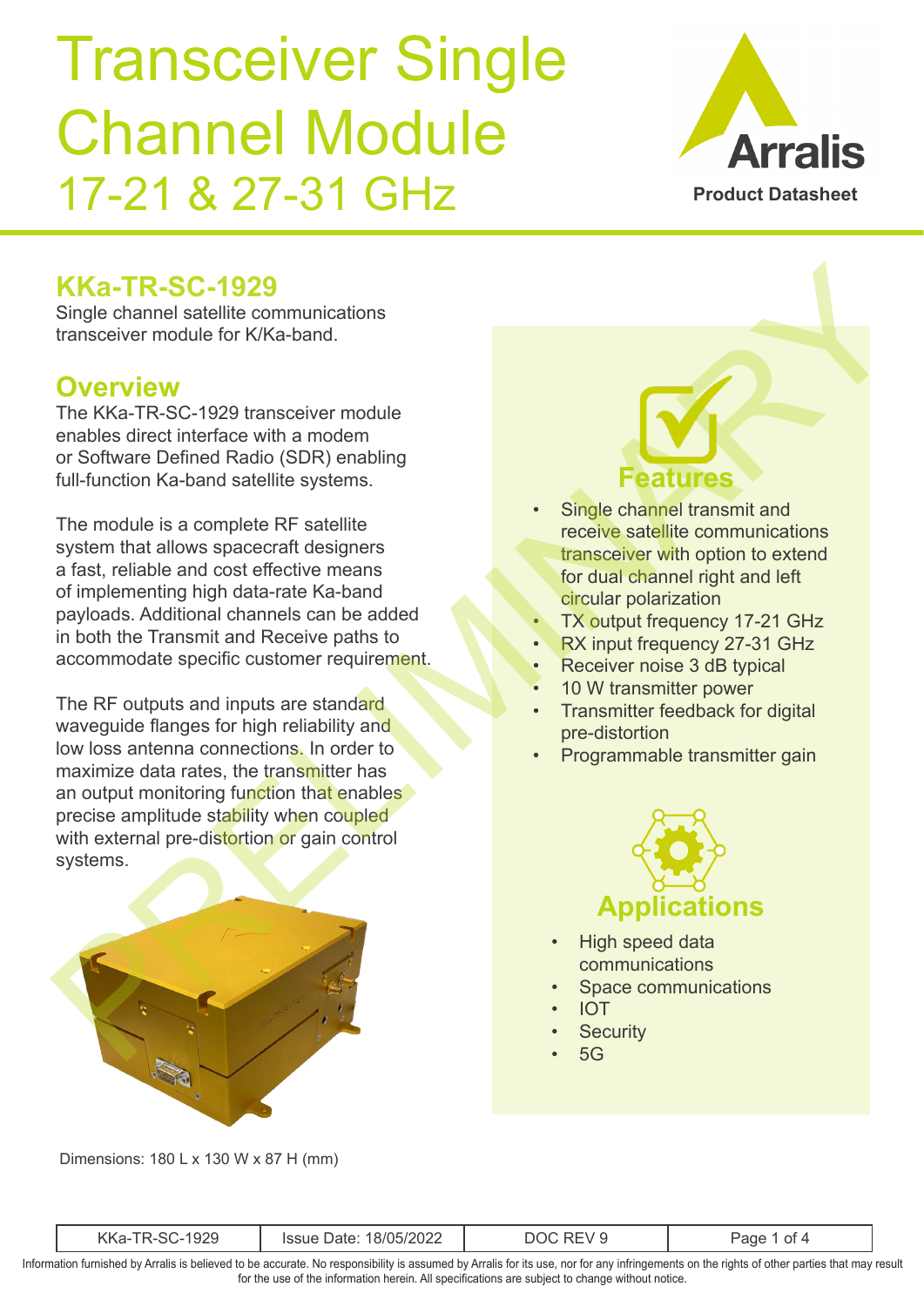



## **Operational Data**

#### **Transmitter (TX)**

**Notes** All tests carried out at 25  $\mathrm{^{\circ}C}$ 

| <b>Parameter</b>                        | Rating                            |
|-----------------------------------------|-----------------------------------|
| <b>TX Output Frequency Range</b>        | 17-21 GHz (band filter dependant) |
| IF Input Frequency Range (programmable) | $1-5$ GHz                         |
| IF Input Power                          | $-10$ dBm (max)                   |
| <b>TX Output Power</b>                  | <b>10 W CW</b>                    |
| Small Signal Gain                       | 75 dB ±1 dB                       |
| Programmable Gain adjustment            | 33 dB                             |
| <b>Gain Flatness</b>                    | ±3 dB over 800 MHz bandwidth      |
|                                         | (needs measured)                  |
| <b>ACPR</b>                             | <-28 dBc typical (needs measured) |
| <b>Operating Temperature</b>            | -40 °C to +85 °C                  |
| <b>Supply Voltage Range</b>             | 25-28 V                           |
| <b>DC Power</b>                         | <6                                |

#### **Transmitter Feedback**

| Parameter                                      | Rating         |
|------------------------------------------------|----------------|
| TX IF Feedback Output Frequency (programmable) | 1.4 to 2.5 GHz |
| <b>TX Output P1dB</b>                          | $>11$ dBm      |
| TX OIP3                                        | $>22$ dBm      |

#### **Transmitter Power Sensor**

| Parameter                                         | Rating       |
|---------------------------------------------------|--------------|
| IF Input Power Sensor Reading Accuracy            | $\pm 0.1$ dB |
| <b>TX Power Amplifier Sensor Reading Accuracy</b> | $\pm 0.2$ dB |

|  | $\sim$ $\sim$ $\sim$ $\sim$ $\sim$ $\sim$ $\sim$ |  |
|--|--------------------------------------------------|--|

Information furnished by Arralis is believed to be accurate. No responsibility is assumed by Arralis for its use, nor for any infringements on the rights of other parties that may result for the use of the information herein. All specifications are subject to change without notice.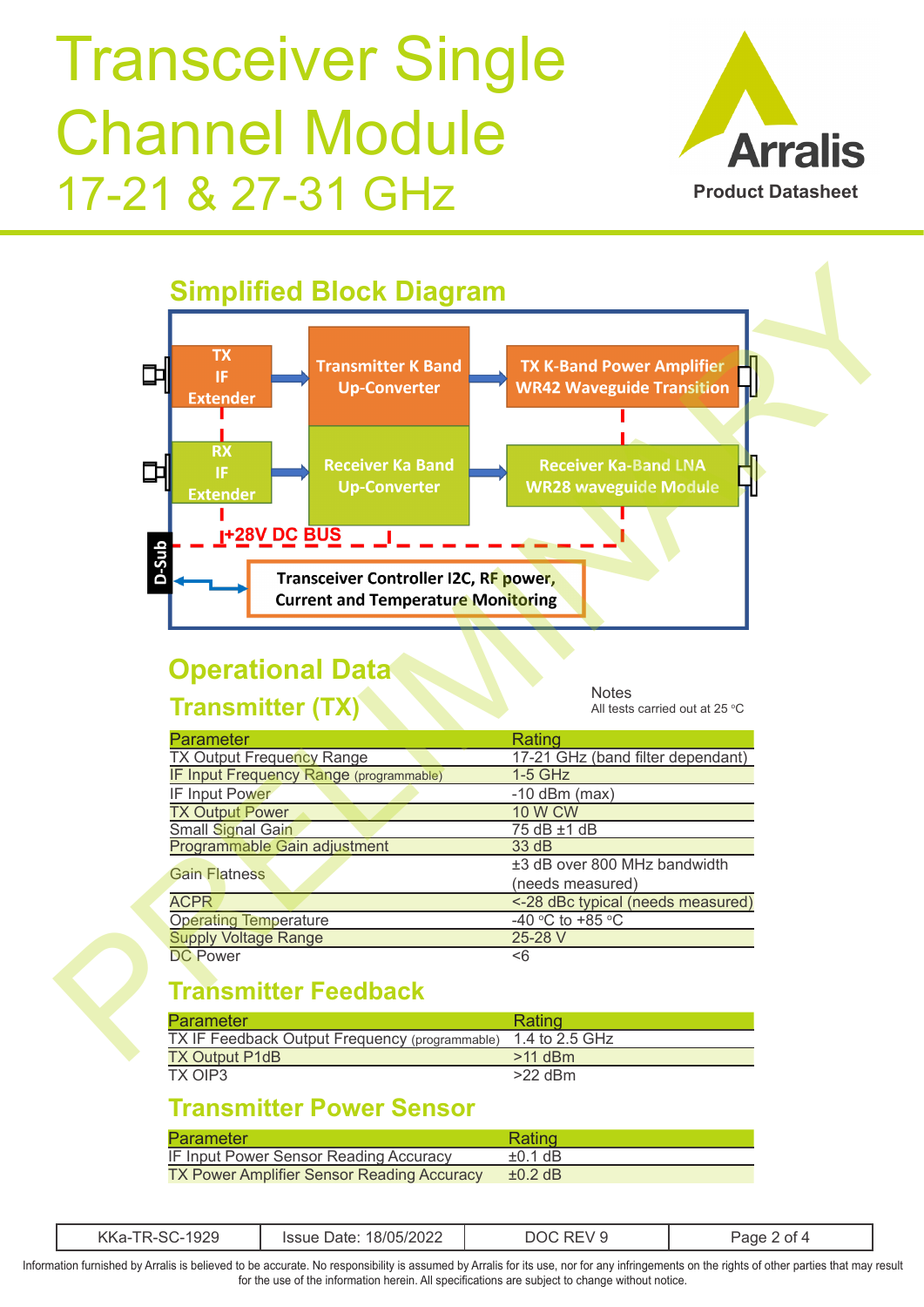

## **Operational Data**

#### **TX Phase Noise**

| <b>Parameter</b> | <b>Phase Noise Power</b> |  |
|------------------|--------------------------|--|
| $10$ Hz          | $-35$ dBc                |  |
| 100 Hz           | $-55$ dBc                |  |
| 1 kHz            | $-65$ dBc                |  |
| 10 kHz           | $-75$ dBc                |  |
| $100$ kHz        | $-94$ dBc                |  |
| 1 MHz            | $-110$ dBc               |  |
| 10 MHz           | $-120$ dBc               |  |

#### **TX Monitoring (remotely by GUI interface)**

| <b>Parameter</b>                         | Rating     |
|------------------------------------------|------------|
| <b>Transceiver Current</b>               | Yes        |
| <b>Transceiver Temperature</b>           | Yes        |
| Power Amplifier Power (per polarisation) | Yes        |
| <b>Input Power Level</b>                 | Yes        |
| <b>IF Module Current</b>                 | <b>Yes</b> |

## **TX Control**

| <b>Parameter</b>                       | Rating |  |
|----------------------------------------|--------|--|
| Power Cycling of TX IF                 | Yes    |  |
| <b>Power Cycling of TX Transceiver</b> | Yes    |  |
| Power Cycling of TX Power Amplifier    | Yes    |  |
| <b>Programmable Gain</b>               | Yes    |  |
|                                        |        |  |

## **Receiver (RX)**

| <b>TX Phase Noise</b>                            | <b>Notes</b><br>All tests carried out at 25 °C |
|--------------------------------------------------|------------------------------------------------|
| <b>Parameter</b>                                 | <b>Phase Noise Power</b>                       |
| 10 Hz                                            | $-35$ dBc                                      |
| 100 Hz                                           | $-55$ dBc                                      |
| 1 kHz                                            | $-65$ dBc                                      |
| 10 kHz                                           | $-75$ dBc                                      |
| <b>100 kHz</b>                                   | $-94$ dBc                                      |
| 1 MHz                                            | $-110$ dBc                                     |
| 10 MHz                                           | $-120$ dBc                                     |
| <b>TX Monitoring (remotely by GUI interface)</b> |                                                |
| <b>Parameter</b>                                 | Rating                                         |
| <b>Transceiver Current</b>                       | Yes                                            |
| <b>Transceiver Temperature</b>                   | <b>Yes</b>                                     |
| Power Amplifier Power (per polarisation)         | Yes                                            |
| <b>Input Power Level</b>                         | <b>Yes</b>                                     |
|                                                  |                                                |
| <b>IF Module Current</b>                         | Yes                                            |
| <b>TX Control</b><br><b>Parameter</b>            | Rating                                         |
| Power Cycling of TX IF                           | Yes                                            |
| <b>Power Cycling of TX Transceiver</b>           | <b>Yes</b>                                     |
| Power Cycling of TX Power Amplifier              | Yes                                            |
| <b>Programmable Gain</b>                         | <b>Yes</b>                                     |
| <b>Receiver (RX)</b>                             |                                                |
| Parameter                                        | Rating                                         |
| RX Input Frequency Range                         |                                                |
| <b>RX IF Output Frequency Range</b>              | 1 to 5 GHz                                     |
| <b>RX</b> Gain                                   | 70dB                                           |
| <b>RX Gain Adjustment</b>                        | 66 dB                                          |
| RX Gain Adjustment Step Size                     | 0.25dB                                         |
|                                                  | $>11$ dBm                                      |
| RX IF Output P1dB<br>RX IF OIP3                  | 27-31 GHz (band filter dependant)<br>$>22$ dBm |

#### **RX Phase Noise**

| <b>Parameter</b> | <b>Phase Noise Power</b> |
|------------------|--------------------------|
| $10$ Hz          | $-35$ dBc                |
| 100 Hz           | $-55$ dBc                |
| $1$ kHz          | $-65$ dBc                |
| 10 kHz           | $-75$ dBc                |
| 100 kHz          | $-94$ dBc                |

| $\sim$ $\sim$ $\sim$<br>, י<br>- INNA | . מ טומ<br>סומנ<br>JLL. | M |  |
|---------------------------------------|-------------------------|---|--|
|---------------------------------------|-------------------------|---|--|

Information furnished by Arralis is believed to be accurate. No responsibility is assumed by Arralis for its use, nor for any infringements on the rights of other parties that may result for the use of the information herein. All specifications are subject to change without notice.